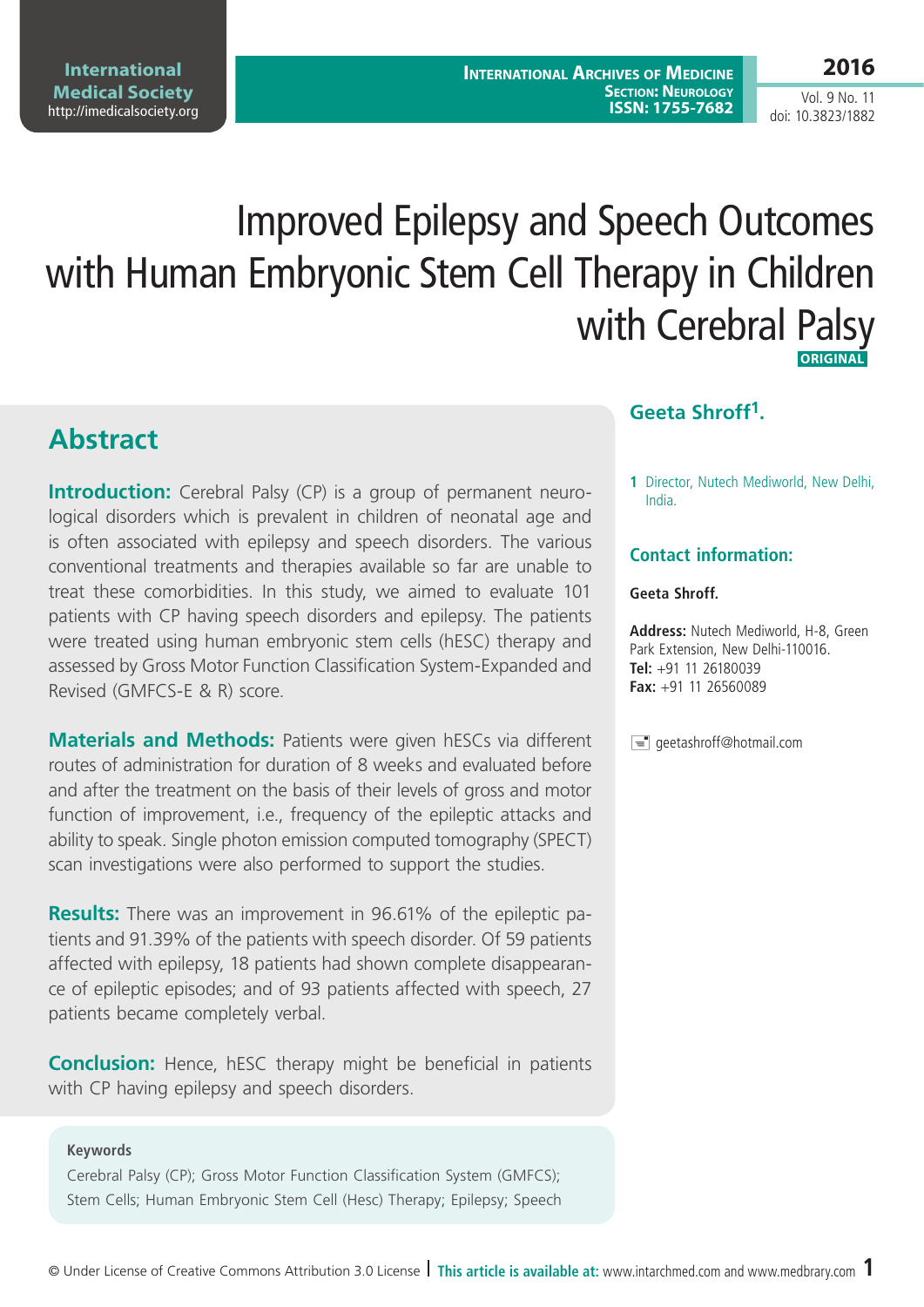### **Introduction**

Cerebral Palsy (CP) is one of the most common lifelong disorders that appear in infancy or early childhood. The prevalence estimates for worldwide population-based studies for CP ranges from 1.5 to 4 per 1,000 live births or children of a defined age range. Latest survey conducted by CDC's Autism and Developmental Disabilities Monitoring (ADDM) Network reports that about 1 in 323 children is identified with CP [1, 2].

CP can be congenital; caused due to preterm delivery, multiple gestations, and other pregnancy complications, genetic abnormalities, maternal infections/fevers, or fetal injury or it can be acquired, where brain infections such as bacterial meningitis or viral encephalitis, problems with blood flow to the brain, or head injury from a motor vehicle accident, a fall, or child abuse can lead to cause CP [3-5].

It is associated with major disabilities of the body such as disturbances of sensation, perception, cognition, communication, behavior, epilepsy, and secondary musculoskeletal problems [6, 7]. Co-morbidities in CP affect the overall health and quality of life. It is observed that the patients with CP have most common symptoms of speech motor disorder such as dysarthria and neurological disorder such as epilepsy [8-11].

Most of the symptoms of CP do not have specific and curative treatments. Majority of the optimal therapies designed so far do not yield much effective results. The reasons behind the failures are usually variations in quality of treatment required and different symptoms of different age groups [12]. Besides available conventional treatments, various stem cell therapies like umbilical cord blood stem cells (UCBSCs), bone marrow stem cells, induced pluripotent stem cells (iPSCs) have also been studied for CP patients. These cells have high potential of pluripotency and can differentiate into various other tissues and can also restore neuronal damage. Nevertheless, stem cells have been used in various neurological disorders but still future trials are needed to confirm their long-term efficacy [12-15]. Therefore, there is a need to develop clinically significant techniques to treat CP which can target specific problem.

We have previously demonstrated the safety and efficacy of human embryonic stem cell (hESC) therapy in our patients with CP, and there was a remarkable clinical improvement observed in them [16]. The present study is a subgroup analysis of the patients with CP who had epilepsy and speech disorders before initiating hESC therapy.

# **Materials and Methods**

### **Ethical statement**

The study protocol was approved by the Independent Institutional Ethics Committee. The institutional committee for stem cell research and therapy of Nutech Mediworld reported the clinical study to National Apex Body. The study was conducted in accordance to the Declaration of Helsinki.

### **Study characteristics and design**

This study was a retrospective analysis for epilepsy and speech outcomes of a total cohort of 101 CP patients who were treated with hESC therapy. The study was conducted from 01 October 2007 to 31 July 2013 at Nutech Mediworld . The patients were diagnosed with CP elsewhere and referred to us were included in the study. We have previously published the data of these patients with CP assessed using GMFCS scoring [16, 17].

The hESCs were derived from a single, spare, expendable, pre-implantation stage fertilized ovum taken during natural in-vitro fertilization (IVF) process with due consent of the donor. The cells were cultured and maintained as per our in-house patented technology (United States Granted Patent No US 8592, 208, 52) in a good manufacturing practice (GMP), good laboratory practice (GLP) and good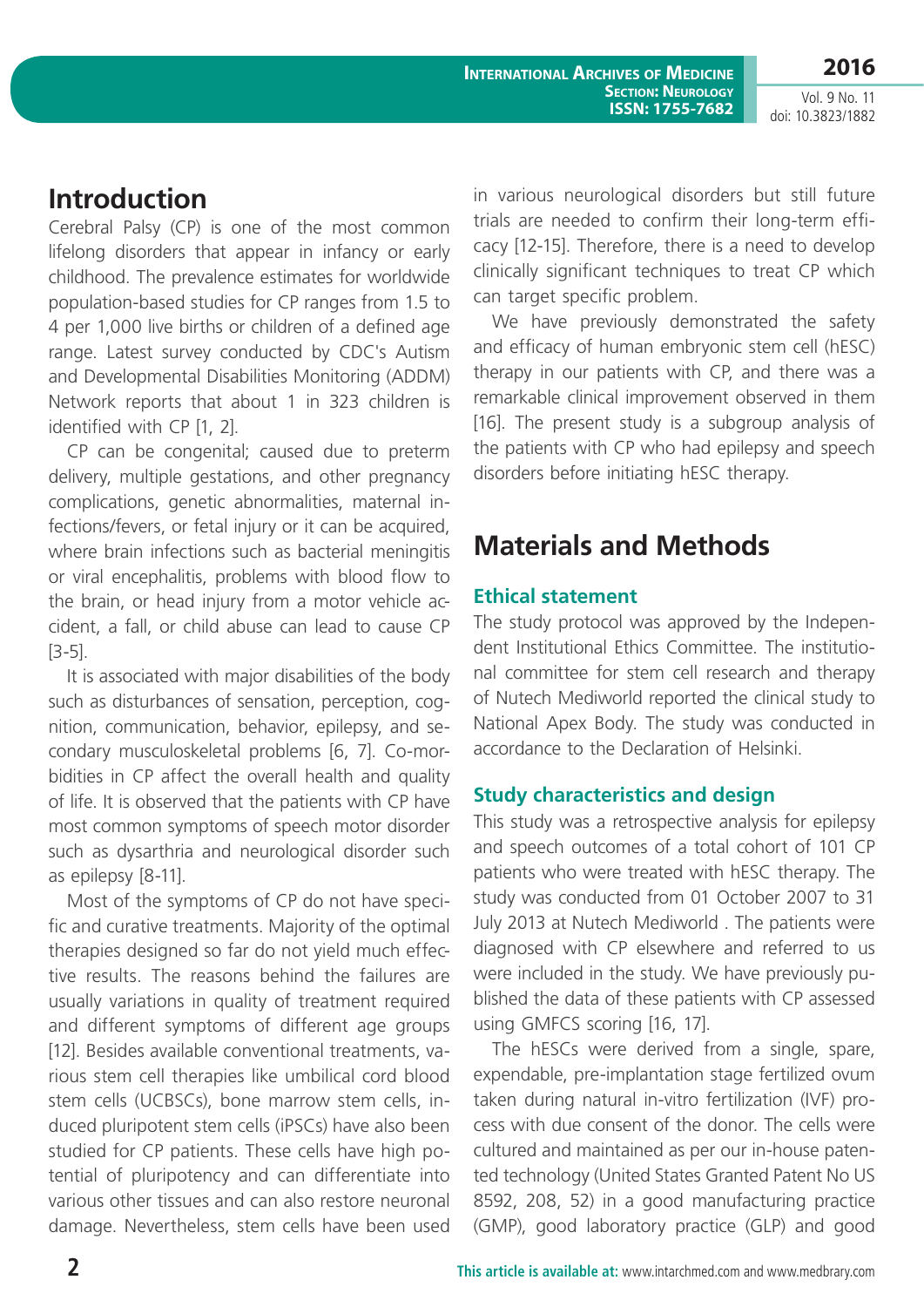tissue practice (GTP) compliant certified laboratory [18, 19]. The safety and efficacy of the cell line has earlier been established. We have used these cell lines to treat over 1300 patients with diverse ailments [19].

#### **Study Design**

The detailed study design is elaborated elsewhere [16]. The patients with CP were initially tested for hypersensitivity reactions with hESC (0.25 mL hESC injected subcutaneously). Afterwards, they entered the treatment phase which lasted for 8 weeks, where 0.25 mL  $($  4 million cells) hESCs were administered through intramuscular (IM) route once daily and 1 mL of hESC (≤16 million cells) was administered twice every 7 days through intravenous (IV) route. In addition, each patient had received a dose of hESCs by caudal route which could be repeated every 5-14 days.

The efficacy of hESC therapy was evaluated based on the Gross Motor Function Classification System – Expanded and Revised (GMFCS - E & R) score. Single-photon emission computed tomography

| <b>Table 1.</b> GMFCS - E & R score for Evaluating Epilepsy |
|-------------------------------------------------------------|
| and Speech Outcomes for CP Patients.                        |

| <b>Parameter</b>         | <b>Description</b>               | <b>Score</b>   |  |  |
|--------------------------|----------------------------------|----------------|--|--|
| Epilepsy                 | Less frequent than in 4          | 1              |  |  |
|                          | 1-2 times/week or occasionally   | $\overline{2}$ |  |  |
|                          | 1-2 times/alternative day        | 3              |  |  |
|                          | 1-2 times/day                    | 4              |  |  |
|                          | Multiple times/day               | 5              |  |  |
|                          | Not afflicted in CP              | <b>NAA</b>     |  |  |
|                          | Normal                           | 1              |  |  |
|                          | Slurred, able to form many words | $\overline{2}$ |  |  |
|                          | Able to form few words           | 3              |  |  |
| Speech                   | Able to form single word         | 4              |  |  |
|                          | Completely non verbal            | 5              |  |  |
|                          | Not afflicted in CP              | <b>NAA</b>     |  |  |
| NAA: Not afflicted in CP |                                  |                |  |  |

(SPECT) scan of the patients was performed before and after the therapy [16, 20].

#### **Epilepsy and Speech levels of scoring**

The epilepsy and speech outcomes were evaluated on Levels 5 (Bad) - 1 (Good). **Table 1** shows the different levels of the scale that we used to score epilepsy and speech disorders in these patients.

# **Results**

### **Patients**

Of the 101 patients included in the study, 29 (28.71%) were women and 72 (71.28%) were men. The age of the patients ranged from 30 days to 18 years. Of 101 patients, 59 (58.41%) had epileptic problems and 93 (92.07%) were suffering from speech disorders. The demographic characteristics of all the patients included in this study are summarized in **Table 2**.

|             | Table 2. Demographic Characteristics of 101 Pa- |  |  |  |
|-------------|-------------------------------------------------|--|--|--|
|             | tients with Severe CP who were Treated          |  |  |  |
| with hESCs. |                                                 |  |  |  |

|                                                | <b>Parameters</b>          | <b>Values</b>                                                                                                                                  |  |  |  |
|------------------------------------------------|----------------------------|------------------------------------------------------------------------------------------------------------------------------------------------|--|--|--|
| Age                                            |                            | 30 days-18 yr                                                                                                                                  |  |  |  |
| Gender                                         | Male $(n\%)$               | 71.28                                                                                                                                          |  |  |  |
|                                                | Female (n%)                | 28.71                                                                                                                                          |  |  |  |
|                                                | Duration of treatment (T1) | 56 days (8 weeks)                                                                                                                              |  |  |  |
| Number of epileptic<br>patients (N)            |                            | 59                                                                                                                                             |  |  |  |
| Number of patients with<br>speech disorder (N) |                            | 93                                                                                                                                             |  |  |  |
| Dose                                           |                            | $0.23$ mL (<4 million cells)<br>hESCs (IM route) once daily<br>and 1 mL of hESC (<16 million<br>cells) twice<br>Every 7 days through IV route. |  |  |  |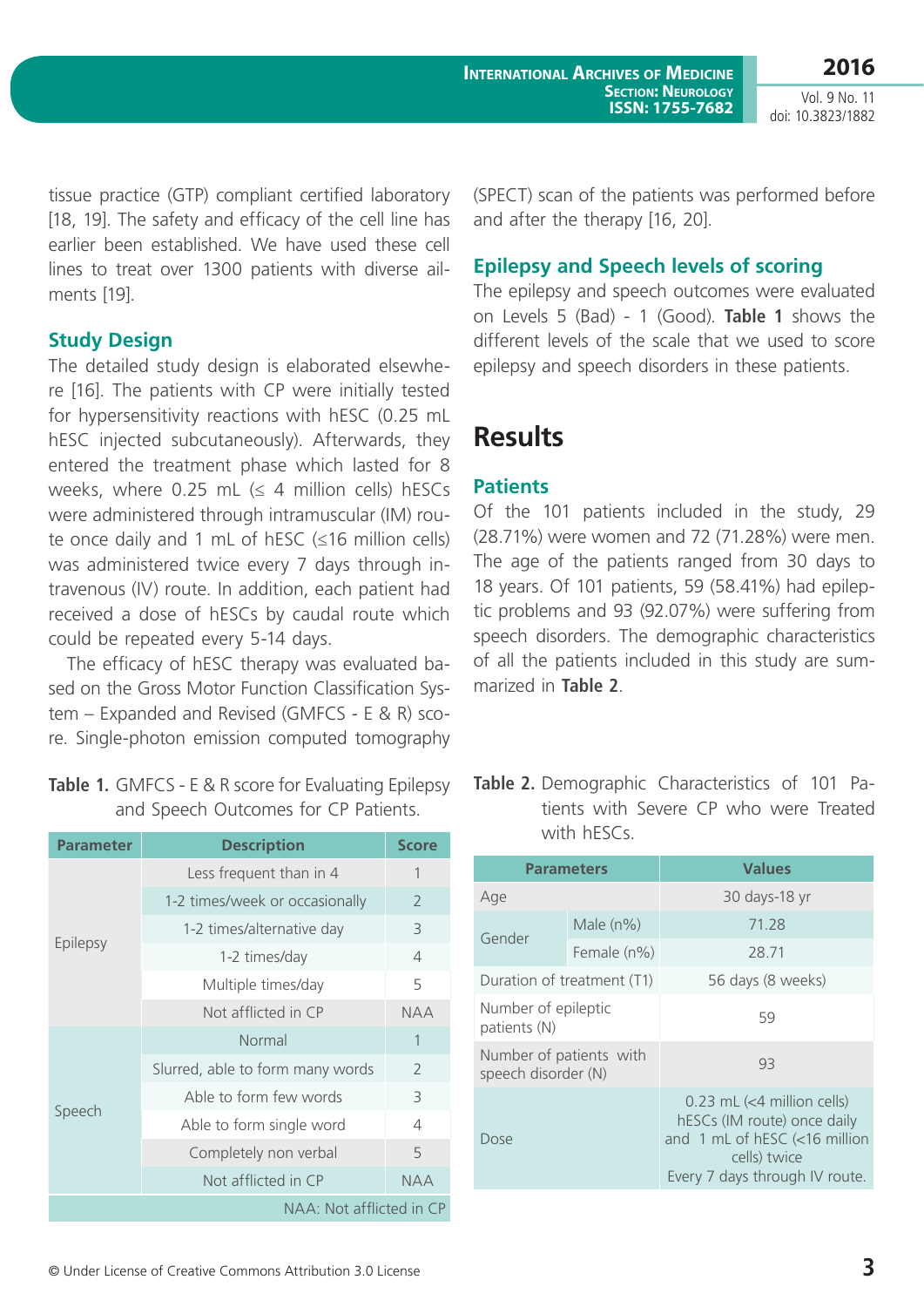**2016** Vol. 9 No. 11

doi: 10.3823/1882

### **Efficacy Evaluation**

The efficacy studies for epilepsy and speech outcomes were compared at baseline (before treatment) and after treatment using GMFCS- E& R scores.

#### **Changes in Improvement for Epilepsy Patients- Before and after the end of therapy**

**Figure 1** shows the GMFCS scores for epileptic patients

Overall, of the 59 epileptic patients who received hESC therapy, a considerable improvement was observed in all the patients assessed. At baseline, there were 27 (45.8%) patients at level 5, 13 (22%) patients were at level 4, at level 3 and 2, there were 11(18.6%) and 5(8.5%) patients, respectively. There was a single patient (1.7%) at level 1.

At the end of the therapy, there was a significant improvement among all the patients treated. None of the patients were at level 5 and 4. There were 8 (13.6%) patients at level 3 and 31 (52.5%) patients at level 2. Overall, 18 (30.5%) patients showed complete improvement and reached the stage of normalcy at level 1.

#### **Changes in Improvement for Patients with Speech disorders. Before and after the end of therapy**

**Figure 2** shows the GMFCS scores for patients with speech disorders

Of 93 patients included for speech disorders, at baseline, 40 (42%) patients were at level 5 who were completely speechless. At level 4, there were 20 (21.5%) patients who could form a single word. There were 15 (16.1%) and 10 (10.8%) patients at level 3 and 2, respectively. After hESC therapy, none of the patient remained non-verbal. There was reported remarkable improvement in 27 (29%) patients, who scored level 1. A total of 48 (51.6%) patients were at level 2, there were 10 (10.8%) patients at level 3 and none of the patients were at level 4 and 5. At the end of study, none of the patients remained babbling and non-verbal.





#### **SPECT scan**

At the beginning and at the end of the study, patients underwent SPECT scan. Hypoperfusion was either observed in the left and right part of the brain. The SPECT scan of one of the patient has been illustrated in **Figure 3 (a)** and **(b)**.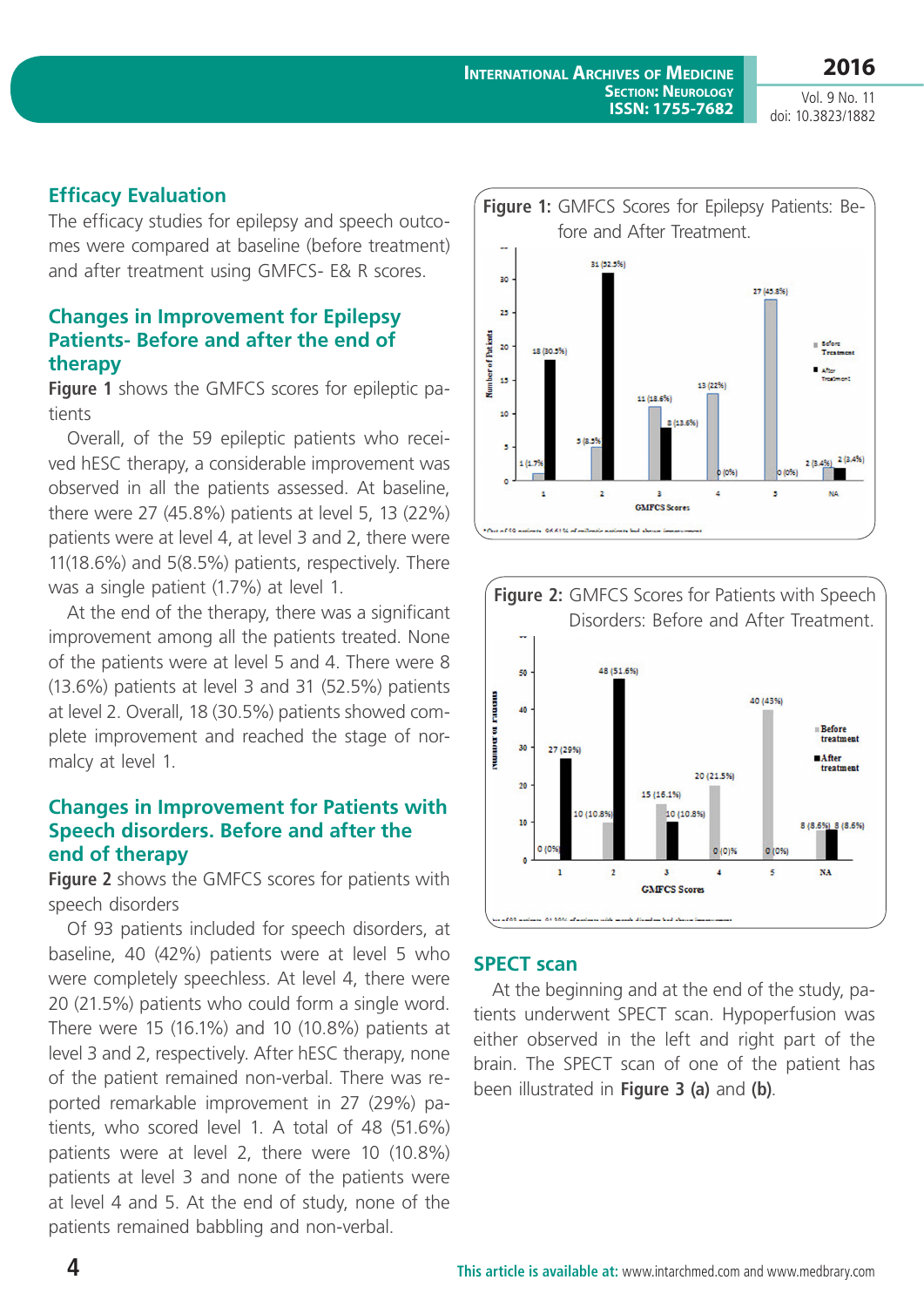

### **Discussion**

Many confounding factors in CP affect the overall quality of life of an individual; of which epilepsy and language/speech disorders are the most frequent [8, 18, 21]. It has been found that 15–60% of children with CP are affected with epilepsy [22]. Such patients suffer frequent attacks of epileptic seizures like generalized tonic clonic, myoclonic/ atonic, partial seizures and few of them also are victims of other epileptic associated syndromes viz infantile spasms, west and lennox-gastaut syndrome [23, 24]. Though seizures can be controlled by pharmacotherapy, but epilepsy still remains an area of concern as epilepsy in patients with CP is of severe nature and difficult to control. These attacks sometimes are so scary that the young children get mentally as well as physical harmed [25, 26].

In order to control the seizures and spasms, physicians prescribe various antiepileptic drugs (AEDs) to CP patients, but all these medications either have adverse events such as digestive problems, breathing difficulties, skin conditions, and behavioral or learning issues, so patients don't benefit much with such treatments [1, 25, 27] or patients have poor response to AEDs. Also, the risk of seizure relapse after AED discontinuation worsens the patient's

condition [3, 28]. Bruck et al showed that most of the CP patients who have epilepsy disorders are often associated with speech disorders too. The severity of speech may have different levels; patients are either completely non verbal or are mono-syllable (not able to form single word); disyllable (not able to form many words) or cannot form sentences. As per the study conducted by Parkes et al and Bax et al (European study); approximately 35% of young people with CP have dysarthria and 60% of children have some kind of communication problems, respectively [6, 29, 30]. There are no such treatments available which can improve speech in CP patients. Though rehabilitation services for speech and language therapy (SLT) are available to improve communication skills, but there are no studies available to support the evidence for the maintenance of these skills in future. SLT also depends on the effectiveness of training provided which may vary with different service providers [30, 31].

Data reported from several retrospective studies and systematic reviews shows that the conventional treatments used to treat CP and its associated symptoms such as botox, baclofen to control muscle spasms and seizures, glycopyrrolate to control drooling and pamidronate to control osteoporosis are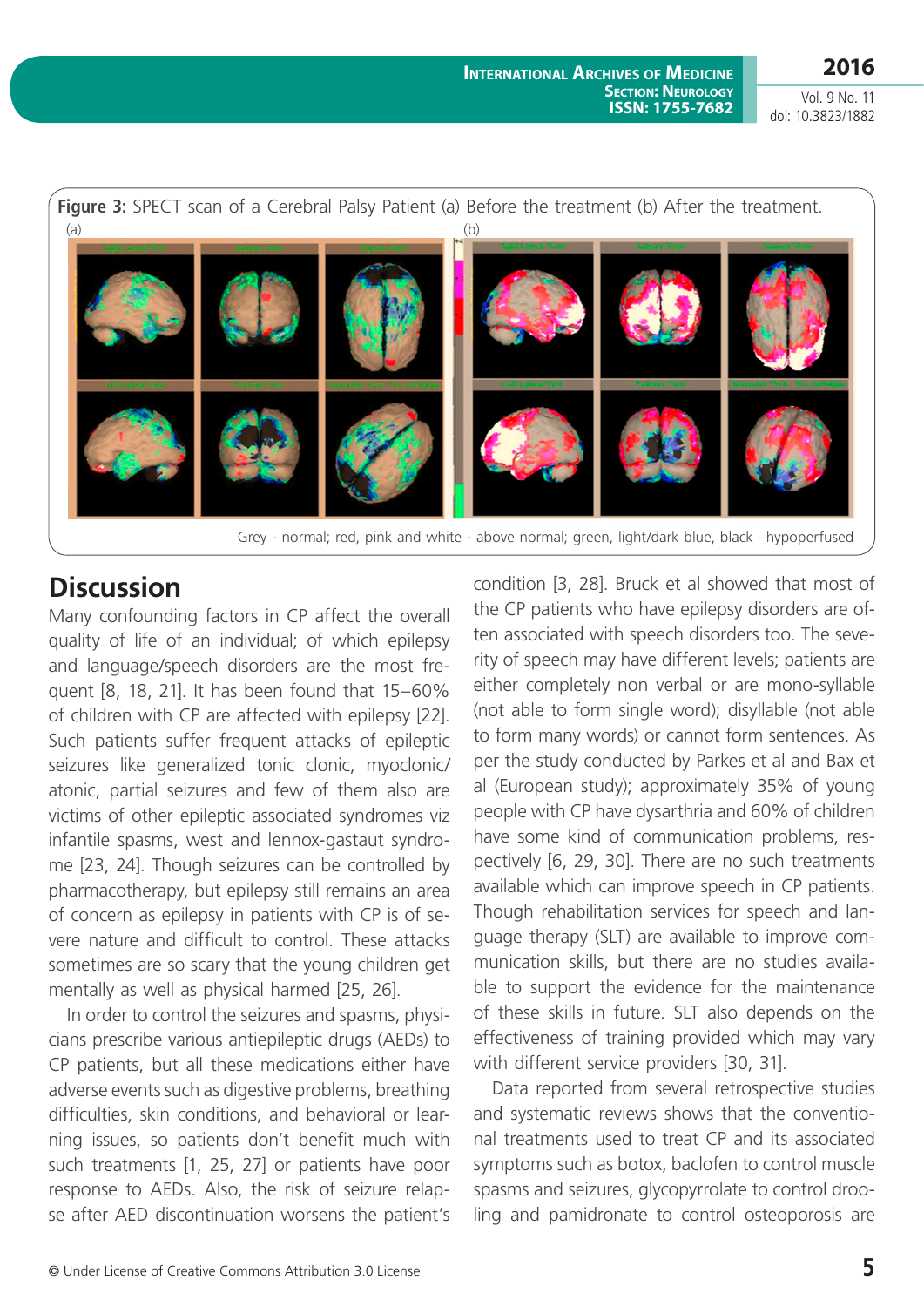not the effective treatments to cure it permanently [32-34]. These treatments have limitations to treat CP at GMFCS levels IV and V only [35].

Unlike other cells of the body, the brain cells have a very limited capacity for self-repair as mature and old neurons cannot regenerate. Epilepsy in CP is often caused either due to degeneration of neurons or deficiency and dysfunctioning of neurotransmitters like gamma amino butyric acid (GABA). Thus, it can be controlled by two mechanisms, either by the replacement of damaged or lost neurons or by substitution of physiological mediator [36]. Studies by Naegele et al in animal models have shown that transplanted embryonic stem cells in the developing brain of mouse models of epilepsy can generate dopaminergic, motor, and GABAergic neuron which can control seizures, thus helps in improving the GABAergic function of neurons [37]. hESCs have the capability to restore damaged neurons and replace them with fresh neurons. These cell lines not only raise the seizure threshold but also suppress recurrent spontaneous seizures [38].

 In the present study, hESCs after being injected in CP patients, might have migrated to the appropriate sites of injured brain; differentiated into neuronal and glial lineages and integrated and made connections with the host neurons. The transplanted cell lines generated new neurons and received excitatory input from host neurons which in turn generated inhibitory responses like inhibitory neurotransmitter GABA and astrocytes which secretes anticonvulsant factors such as the glial cell-line derived neurotrophic factor (GDNF). It helps to reverse the electrical hyperactivity in the most hyperexcitable parts of brain i.e. hippocampus and substantia nigra that results in seizures [39-42].

Various preclinical and clinical studies are ongoing with different kind of stem cells like mesenchymal stem cells, pluripotent stem cells and bone marrow cells etc to treat CP and its associated comorbidities [27, 43]. Being pluripotent and autologus in nature, stem cells might have a huge potential in treating these disorders. Animal studies have shown promising results; wherein stem cells are able to reduce neuron damage and return motor function, improves cognitive function after any kind of brain injury [44, 45]. Many preclinical studies have demonstrated that stem cell therapy can be effective in treating temporal lobe epilepsy (TLE) [46, 47]. Even FDA has approved a couple of clinical trials based on promising results; two US clinical trials and few other foreign trials using stem cells are ongoing to establish their safety and efficacy for CP [48-50]. Though the ethical concerns and safety issues for using stem cells in humans is still a controversial topic in scientific research; but the scientific community is constantly evolving to tackle this appropriately [45].

hESC therapy developed at our facility is patented, xeno-free and have proven safety and efficacy in various neurological disorders [18]. The safety and effectiveness of hESC treatment for CP patients has also been proven with other radiological investigations such as SPECT in our previous findings [20]. The patients who were admitted at our facility did not benefit from the traditional therapies with which they had been treated earlier. hESC treatment for all these patients had shown significant improvement; the patients who had complaints of multiple episodes of epilepsy in a day were reduced in majority after hESC therapy. Very few studies have been reported to treat speech disorders using hESC, the CP patients who were treated for speech disorders with our prepared cell lines had shown noticeable improvement; the patients who were unable to speak even a single word before receiving hESC therapy became completely verbal after getting this novel treatment.

# **Conclusion**

hESCs represent a promising source of generating neurons to treat neurological conditions like epilepsy and other motor disturbances like deformed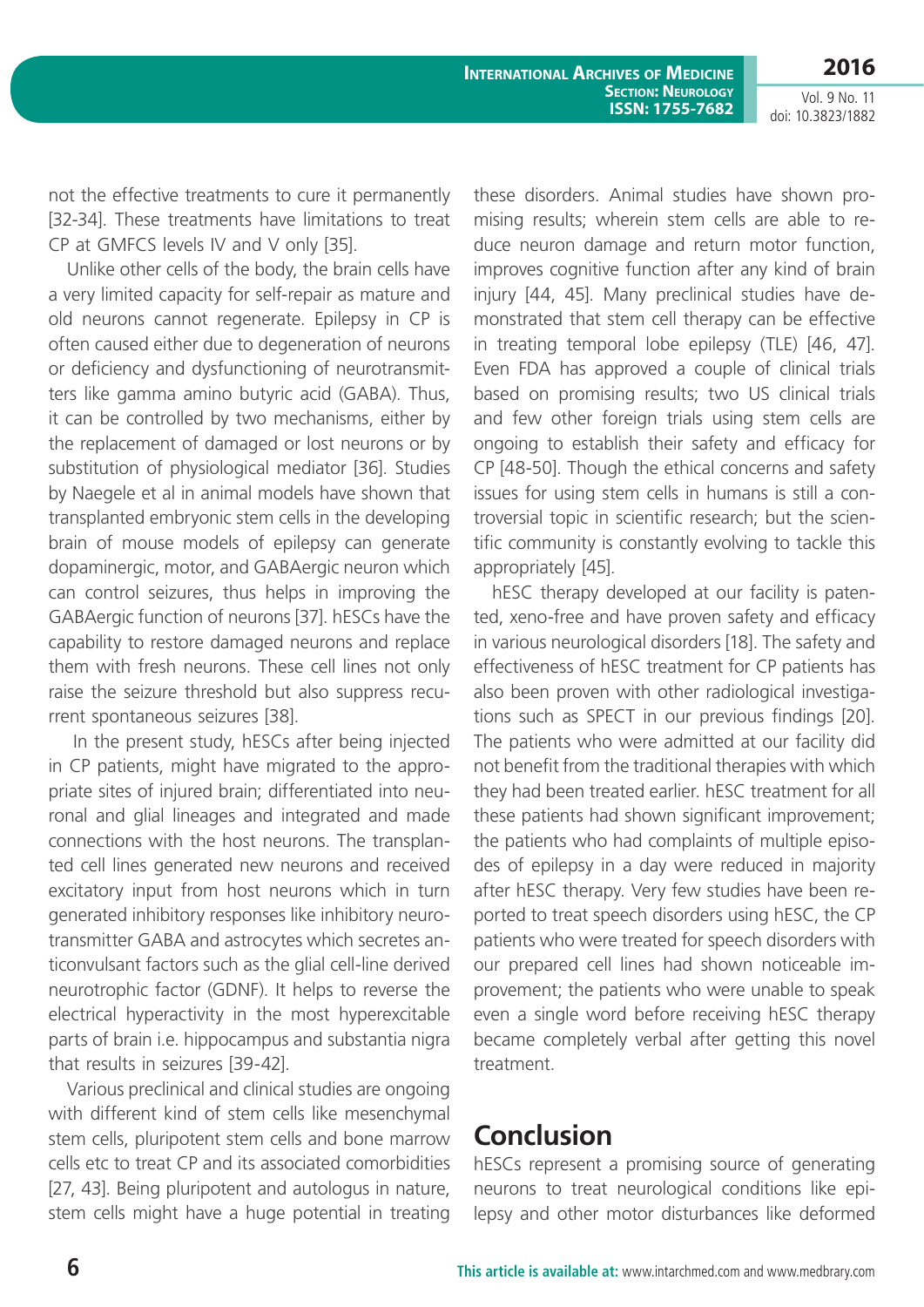**2016**

Vol. 9 No. 11 doi: 10.3823/1882

speech associated with CP. Unlike other conventional treatments discussed, the hESC therapy is able to measure all GMFCS levels for CP and its co-morbidities. The scores show that the hESC treatment has improved the overall well being of the 101 CP patients with a single session of therapy provided. However, future clinical studies are needed to further support our findings.

# **Acknowledgements**

The author acknowledges all the doctors, staff and patients of the NutechMediworld. The author also acknowledges Knowledge Isotopes Pvt. Ltd. ([http://](http://www.knowledgeisotopes.com) [www.knowledgeisotopes.com](http://www.knowledgeisotopes.com)) for the writing support.

### **Funding**

None

### **Conflicts of interest**

No competing interests exist.

### **Abbreviations**

CP: Cerebral Palsy

ADDM: Autism and Developmental Disabilities Monitoring

UCBSCs: Umbilical cord blood stem cells

iPSCs: Induced pluripotent stem cells

hESC: Human embryonic stem cell

IEC: Independent Ethics Committee

IVF: In-vitro fertilization

- GMP: Good manufacturing practice
- GLP: Good laboratory practice
- GTP: Good tissue practice
- IM: Intramuscular
- IV: Intravenous

GMFCS-E & R: Gross Motor Function Classification System-Expanded and Revised

SPECT: Single-photon emission computed tomography

AEDs: Antiepileptic drugs SLT: Speech and language therapy GABA: Gamma amino butyric acid

GDNF: Glial cell-line derived neurotrophic factor

TLE: Temporal lobe epilepsy

### **References**

- **1.** Wallace SJ. Epilepsy in cerebral palsy. Developmental medicine and child neurology. 2001; 43(10): 713-7.
- **2.** Christensen D, Van Naarden Braun K, Doernberg NS, Maenner MJ, Arneson CL, Durkin MS, et al. Prevalence of cerebral palsy, co-occurring autism spectrum disorders, and motor functioning - Autism and Developmental Disabilities Monitoring Network, USA, 2008. Developmental medicine and child neurology. 2014; 56(1): 59-65.
- **3.** Aksu F. Nature and prognosis of seizures in patients with cerebral palsy. Developmental medicine and child neurology. 1990; 32(8): 661-8.
- **4.** Longo M, Hankins GD. Defining cerebral palsy: pathogenesis, pathophysiology and new intervention. Minerva ginecologica. 2009; 61(5): 421-9.
- **5.** Grether JK, Nelson KB. Maternal infection and cerebral palsy in infants of normal birth weight. Jama. 1997; 278(3): 207-11.
- **6.** Bax M, Tydeman C, Flodmark O. Clinical and MRI correlates of cerebral palsy: the European Cerebral Palsy Study. Jama. 2006; 296(13): 1602-8.
- **7.** Palisano R, Rosenbaum P, Walter S, Russell D, Wood E, Galuppi B. Development and reliability of a system to classify gross motor function in children with cerebral palsy. Developmental medicine and child neurology. 1997; 39(4): 214-23.
- **8.** Kakooza-Mwesige A, Forssberg H, Eliasson AC, Tumwine JK. Cerebral palsy in children in Kampala, Uganda: clinical subtypes, motor function and co-morbidities. BMC research notes. 2015; 8: 166.
- **9.** Ansel BM, Kent RD. Acoustic-phonetic contrasts and intelligibility in the dysarthria associated with mixed cerebral palsy. Journal of speech and hearing research. 1992; 35(2): 296-308.
- **10.** Gabis LV, Tsubary NM, Leon O, Ashkenasi A, Shefer S. Assessment of abilities and comorbidities in children with cerebral palsy. Journal of child neurology. 2015.
- **11.** Ashwal S, Russman BS, Blasco PA, Miller G, Sandler A, Shevell M, et al. Practice parameter: diagnostic assessment of the child with cerebral palsy: report of the Quality Standards Subcommittee of the American Academy of Neurology and the Practice Committee of the Child Neurology Society. Neurology. 2004; 62(6): 851-63.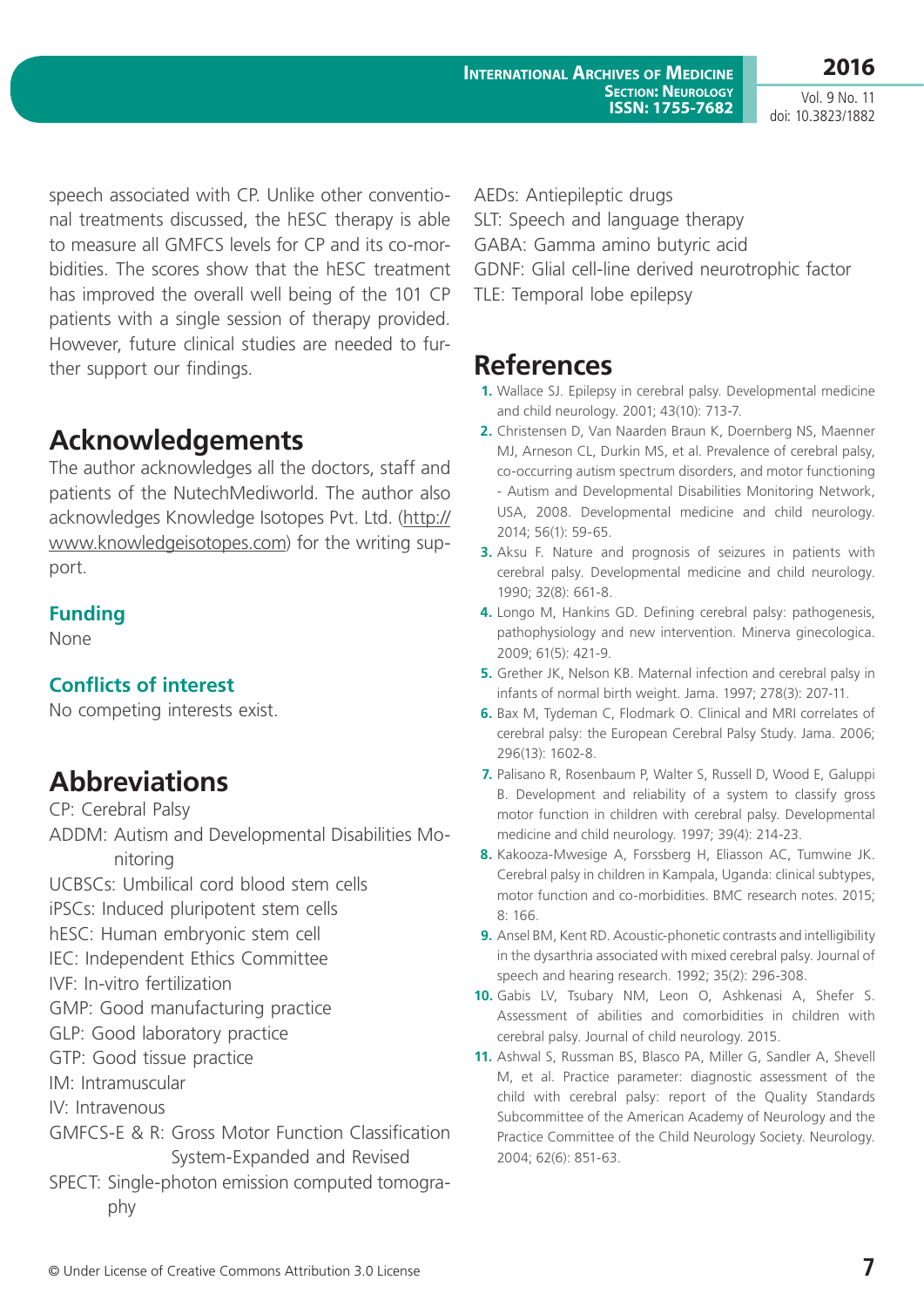- **12.** Franki I, Desloovere K, De Cat J, Tijhuis W, Molenaers G, Feys H, et al. An evaluator-blinded randomized controlled trial studying therapy effects and prognostic factors for a general and an individually defined physical therapy program in ambulant children with bilateral spastic cerebral palsy. European journal of physical and rehabilitation medicine. 2015.
- **13.** Erices A, Conget P, Minguell JJ. Mesenchymal progenitor cells in human umbilical cord blood. British journal of haematology. 2000; 109(1): 235-42.
- **14.** Nieda M, Nicol A, Denning-Kendall P, Sweetenham J, Bradley B, Hows J. Endothelial cell precursors are normal components of human umbilical cord blood. British journal of haematology. 1997; 98(3): 775-7.
- **15.** Kang M, Min K, Jang J, Kim SC, Kang MS, Jang SJ, et al. Involvement of immune responses in the efficacy of cord blood cell therapy for cerebral palsy. Stem cells and development. 2015; 24(19): 2259-68.
- **16.** Shroff G, Gupta A, Barthakur JK. Therapeutic potential of human embryonic stem cell transplantation in patients with cerebral palsy. Journal of translational medicine. 2014; 12: 318.
- **17.** Shroff G, Barthakur JK, Mohan P, Mahajan H. Single Photon Emission Computed Tomography Scan as a Diagnostic Tool in Children with Cerebral Palsy Treated with Human Embryonic Stem Cells. J Nucl Med Radiat Ther 2015; 6(3).
- **18.** Shroff G. Establishment and characterization of a neuronal cell line derived from a 2-cell stage human embryo: clinically tested cell-based therapy for neurological disorders. International Journal of Recent Scientific Research. 2015; 6(4): 3730-8.
- **19.** Shroff G, Barthakur JK. Safety of human embryonic stem cells in patients with terminal/incurable conditions- a retrospective analysis. Annals of neurosciences. 2015; 22(3): 132-8.
- **20.** Shroff G, Barthakur JK, Mohan P, Mahajan H. Single Photon Emission Computed Tomography Scan as a Diagnostic Tool in Children with Cerebral Palsy Treated with Human Embryonic Stem Cells. J Nucl Med Radiat Ther 2015; 6: 223.
- 21. Barbro Lindquist EF, Eva-Karin Persson, Paul Uvebrant. Quality of life in adults treated in infancy for hydrocephalus. Childs Nerv Syst. 2014; 30(8): 1413-18.
- **22.** Gururaj AK, Sztriha L, Bener A, Dawodu A, Eapen V. Epilepsy in children with cerebral palsy. Seizure. 2003; 12(2): 110-4.
- **23.** Knezevic-Pogancev M. Cerebral palsy and epilepsy. Medicinski pregled. 2010; 63(7-8): 527-30.
- **24.** Singhi P, Jagirdar S, Khandelwal N, Malhi P. Epilepsy in children with cerebral palsy. Journal of child neurology. 2003; 18(3): 174- 9.
- **25.** The ultimate resource for everything cerebral pasy [Internet]. [cited 2015 Aug 24]. Available from: [http://cerebralpalsy.org/](http://cerebralpalsy.org/information/seizure-control/) [information/seizure-control/](http://cerebralpalsy.org/information/seizure-control/)
- **26**.Isac Bruck SAA, Adriane Spessatto, Ricardo Schmitt de Bem, Romeu Hausberger, Carlos Gustavo Pacheco. Epilepsy in children with cerebral palsy. Arq Neuro-Psiquiatr. 2015; 59(1).
- **27.** Miao X, Wu X, Shi W. Umbilical cord mesenchymal stem cells in neurological disorders: A clinical study. Indian journal of biochemistry & biophysics. 2015; 52(2): 140-6.
- **28.** Aneja S, Ahuja B, Taluja V, Bhatia VK. Epilepsy in children with cerebral palsy. Indian journal of pediatrics. 2001; 68(2): 111-5.
- **29.** Parkes J, Hill N, Platt MJ, Donnelly C. Oromotor dysfunction and communication impairments in children with cerebral palsy: a register study. Developmental medicine and child neurology. 2010; 52(12): 1113-9.
- **30.** Watson RM, Pennington L. Assessment and management of the communication difficulties of children with cerebral palsy: a UK survey of SLT practice. International journal of language & communication disorders / Royal College of Speech & Language Therapists. 2015; 50(2): 241-59.
- **31.** Pennington L, Goldbart J, Marshall J. Speech and language therapy to improve the communication skills of children with cerebral palsy. The Cochrane database of systematic reviews. 2004(2): CD003466.
- **32.** Copeland L, Edwards P, Thorley M, Donaghey S, Gascoigne-Pees L, Kentish M, et al. Botulinum toxin A for nonambulatory children with cerebral palsy: a double blind randomized controlled trial. The Journal of pediatrics. 2014; 165(1): 140-6 e4.
- **33.** Dai AI, Aksoy SN, Demiryurek AT. Comparison of Efficacy and Side Effects of Oral Baclofen Versus Tizanidine Therapy with Adjuvant Botulinum Toxin Type A in Children With Cerebral Palsy and Spastic Equinus Foot Deformity. Journal of child neurology. 2015.
- **34.** Naidu K, Smith K, Sheedy M, Adair B, Yu X, Graham HK. Systemic adverse events following botulinum toxin A therapy in children with cerebral palsy. Developmental medicine and child neurology. 2010; 52(2): 139-44.
- **35.** Mesterman R, Gorter JW, Harvey A, Lockhart J, McEwen-Hill J, Margallo K, et al. Botulinum toxin type A in children and adolescents with severe cerebral palsy: a retrospective chart review. Journal of child neurology. 2014; 29(2): 210-3.
- **36.** Goodarzi P, Aghayan HR, Soleimani M, Norouzi-Javidan A, Mohamadi-Jahani F, Jahangiri S, et al. Stem cell therapy for treatment of epilepsy. Acta medica Iranica. 2014; 52(9): 651-5.
- **37.** Naegele JR, Vemuri MC, Studer L. Embryonic Stem Cell Therapy for Intractable Epilepsy. In: Noebels JL, Avoli M, Rogawski MA, Olsen RW, Delgado-Escueta AV, editors. Jasper's Basic Mechanisms of the Epilepsies. 4th ed. Bethesda (MD)2012.
- **38.** DeRosa BA, Belle KC, Thomas BJ, Cukier HN, Pericak-Vance MA, Vance JM, et al. hVGAT-mCherry: A novel molecular tool for analysis of GABAergic neurons derived from human pluripotent stem cells. Molecular and cellular neurosciences. 2015; 68: 244- 57.